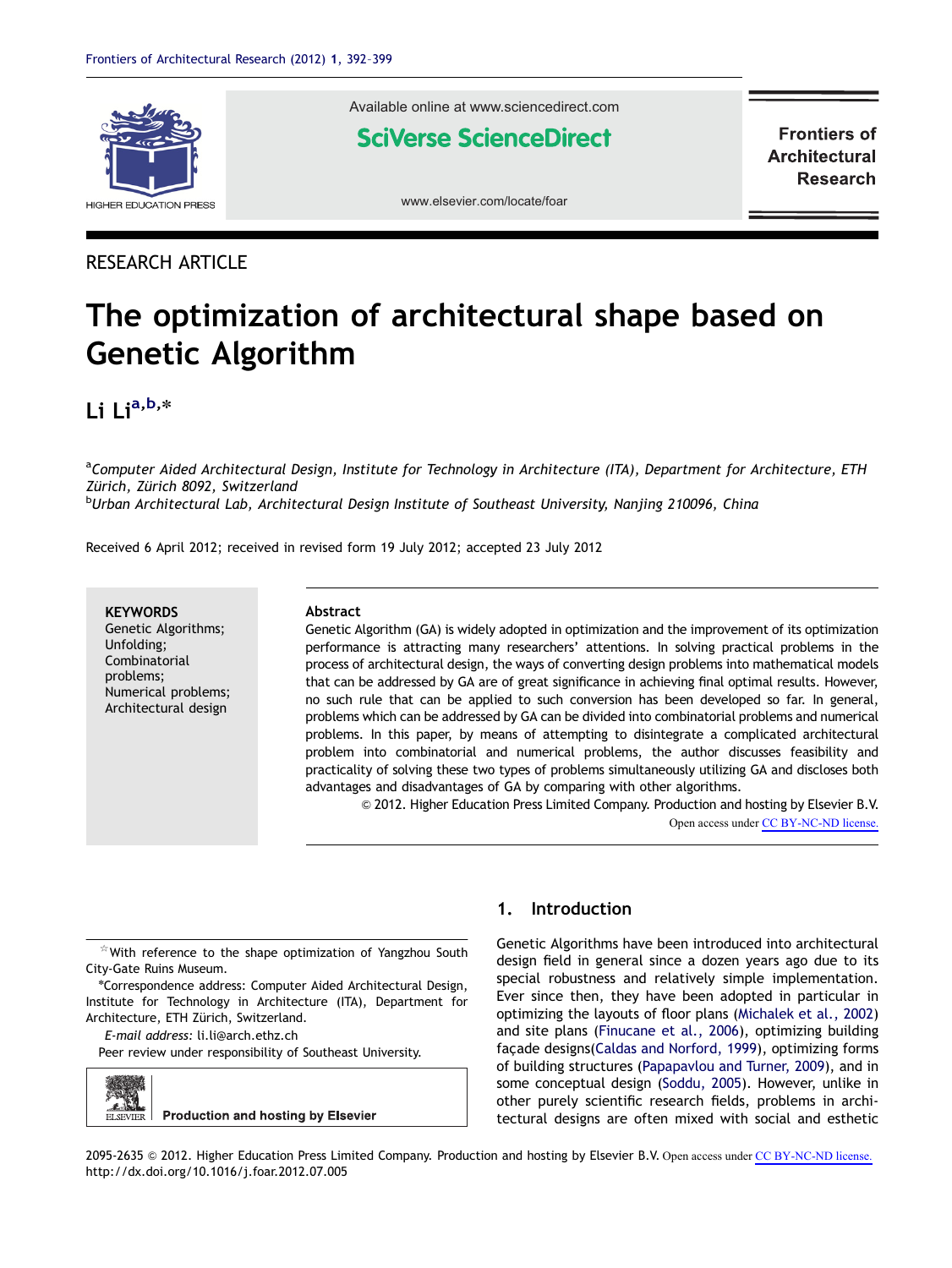factors which cannot be described by mathematical models. When a designer attempts to optimize design problems with the help of GA, facing such complexities inherent in architectural designs, he or she has to convert specific problems into combinatorial and/or numerical problems that can be addressed by GA. Particularly in the case of combination of these two kinds of problems, drastic expansion of searching space can be seen as a tough test for GA's searching ability. How to utilize Genetic Algorithms, how to convert design problems and how to effectively control the scale of searching space are three major subjects in optimizing architectural designs using GA. In this paper, the optimization of modeling for schematic design of ancient Yangzhou South City-Gate Ruins Museum exemplifies the introduction of the application process for optimizing architectural designs with the help of GA, as well as the disclosure of both advantages and disadvantages of GA by comparing it with other non-heuristic algorithms.

#### 2. Background

In order to preserve the historical remains – the ancient Yangzhou South City-Gate Site – a large shell structure is designed as a museum to shelter the ruins. For the sake of avoiding any damage to the site, no strut is provided within the site area to support this large-span structure with the

scale of 80 m long, 40 m wide and 11 m tall. As designed, the whole structure is composed of several irregular triangular faces while each face is filled with textures of regular angles formed by steel beams interconnected horizontally and vertically (Figure 1). It is clear that continuity and completeness of the textures are important factors affecting the performance of the whole structure. However, since the shell shape is irregular, it is difficult to ensure the textures' continuity at turning points of some triangular faces. Therefore, the primary task of optimization is to minimize such discontinuous edges.

In addition, in order to guarantee sufficient spaces for the convenience of construction treatment, the intersection points, i.e., vertexes of each regular triangle in the textures, should be kept away from the turning points as further as possible.

Since building structures and shapes are subject to changes of design purposes during the design process, optimization programming is also required to provide immediate and direct feedbacks on design changes.

#### 3. Modeling

In order to simplify issues, an abstract geometrical model is introduced to describe the building structure as a whole, with beams and nodes turned into abstract line segments



Figure 1 Structure of the shell.



Figure 2 Abstract geometrical model.